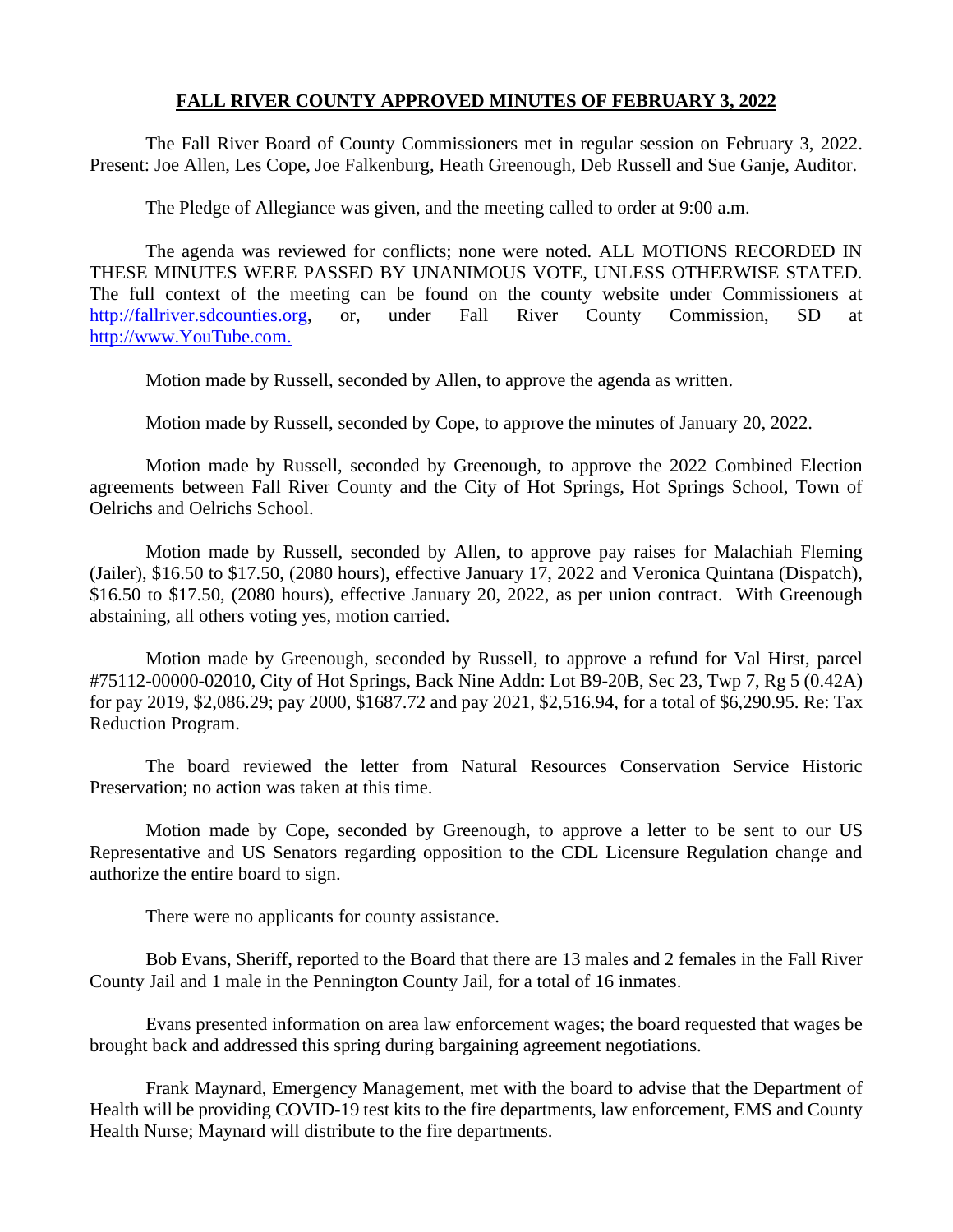Motion made by Russell, seconded by Allen, to approve the list of county volunteers for workman's comp purposes as follows: Tracy Bastian, Kevin Fees, Les Madsen, Phil Knapp, Ed Jensen, Lyle Jensen, Marc Lamphere, Jan Speirs, Sally Park Hageman, Loren Seegrist, Bob Beninati and Willard Rome. This list may be expanded during an actual event.

Motion made by Russell, seconded by Allen, to approve the following resolution:

## **Fall River County RESOLUTION # 2022-06**

WHEREAS, the South Dakota Wildland Fire Coordinator is authorized to assist in fighting range fires through the State; and

WHEREAS, a county must formally request his assistance pursuant to SDCL 41-20A-11; and

WHEREAS, because there is insufficient time to hold a meeting and adopt a resolution during a fire, Fall River County can designate a person (s) with authority to request assistance under this law;

NOW THEREFORE BE IT RESOLVED, that the Fall River County Commissioners hereby designate the following person (s) with the authority to request assistance from the State Wildland Fire Coordinator in fighting range fires:

Franklin W. Maynard EMERGENCY MANAGEMENT DIRECTOR 605 890-7245 (CELL) or 605 745-7562 (OFFICE)

Robert (Bob) Evans FALL RIVER COUNTY SHERIFF 605 890-2466 (CELL) or 605 745-4444 (OFFICE)

Joe Falkenberg COMMISSIONER 307-259-2583 (CELL) or 605 459-2608 (HOME)

Deb Russell COMMISSIONER 605 890-9796 (CELL) or 605 424-2135 (HOME)

Joe Allen **COMMISSIONER** 605 890-0198 (CELL) or 605 745-1890 (HOME)

Heath Greenough COMMISSIONER 605 890-9488 (CELL)

Les Cope **COMMISSIONER**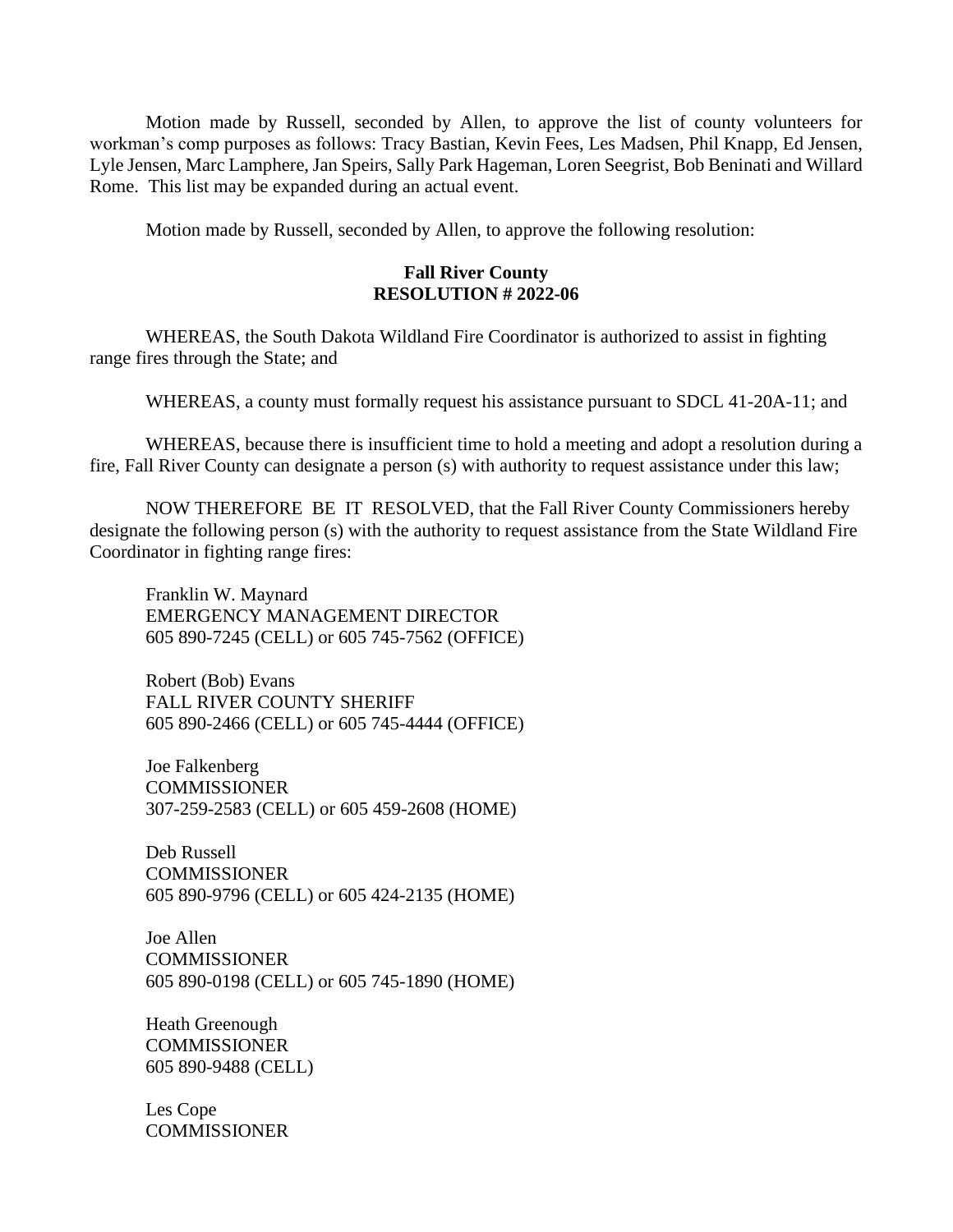605 441-4960 (CELL) or 605 535-6910 (HOME) Dated this 3<sup>rd</sup> day of February, 2022

> /s/Joe Falkenburg CHAIRMAN Fall River County Commission

Attest: /s/Sue Ganje AUDITOR Fall River County

Motion made by Falkenburg, seconded by Russell, to approve hiring a part-time assistant for Emergency Management, 4 hours per day, with a starting wage of \$12.00-\$14.00 per hour, with the expectation that the individual will train to fill Maynard's position after his retirement. Motion carried by roll call vote.

Maynard also reported on fires and incidents.

Jim Poppen, South Dakota Office of Emergency Management, met with the board, via phone, to discuss public assistance and grants that are available to counties. Further discussion was held on grant processes going from the use of the Dunn's number to a Unique Entity Identifier (UEI), effective April 22, 2022, use of the Grant Portal, and the availability of videos with specific subjects. Poppen noted that he would be happy to share the same information to other organizations.

The 1<sup>st</sup> reading of Ordinance 2022 – 02, Renaming Roads, was held as advertised. Motion made by Allen, seconded by Greenough, to approve the  $1<sup>st</sup>$  reading of Ordinance  $2022 - 02$ .

Wesley Wood, Building Maintenance, met with the board and presented propane quotes as follows:

| $1/20/2022$ Propane Quotes | 7,200 gallons Propane |
|----------------------------|-----------------------|
| PJ's Hi-D-Way              | \$1.89/gallon         |
| McGas Propane              | \$2.19/gallon         |
| <b>CBH Oil</b>             | No Bid                |
| Nelson's                   | No Bid                |

Motion made by Greenough, seconded by Russell, to approve the low bid from PJ's Hi-D-Way at \$1.89 per gallon, for 7,200 gallons of propane, for a total amount of \$13,608.00.

Discussion was held on ordering a new switch for the ADA door at the South Annex.

Teresa Pullen, Treasurer, met with the board. Motion made by Greenough, seconded by Allen, to declare an emergency and allow 2 days to be used within 30 days' vacation for Kathleen Timmins for 2022, as per Union contract.

Rob Hoelscher, Hell Canyon District Ranger, met with the board to introduce himself and share his Forest Service employment history. There are plans for a field trip in the near future to look at timber for potential harvest opportunities in Fall River County. Forest Supervisor Jeff Tomac will be proceeding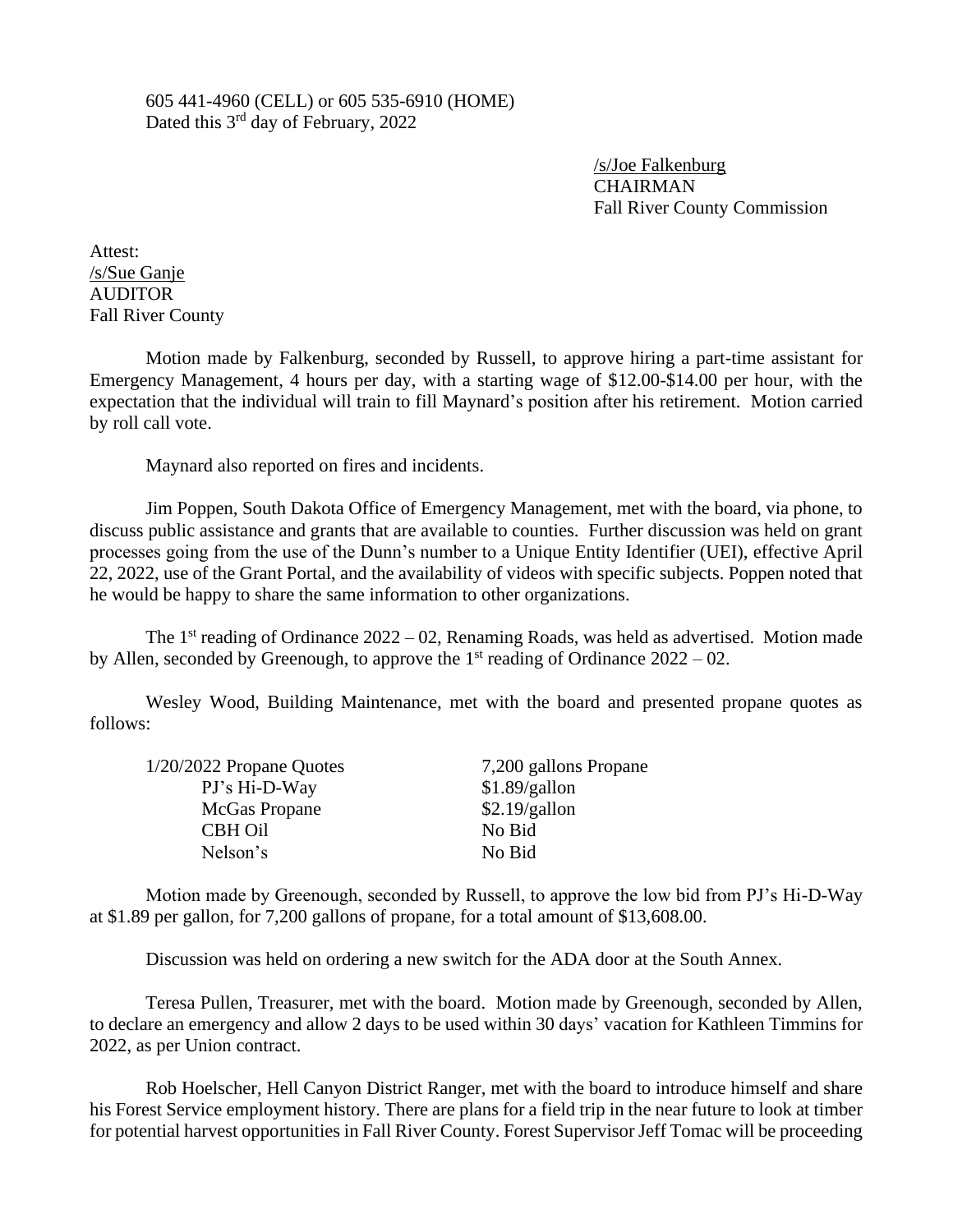with cooperating agreements and will be coming to a commission meeting in March to seek comments prior to implementing revisions to the Land and Management Resource Plan. Greenough questioned if a decision on timber sales has been determined; Hoelscher noted the need for continuing timber sales, and that young trees need management. The Infrastructure bill may have funds for a 10-year fuel reductions plan. The board showed their appreciation for Hoelscher attending the meeting.

The Private Road Work Hearing was held as advertised. Motion made by Greenough, seconded by Cope, to continue with private road work services, as per SDCL 31-11-41 thru 31-11-45, to be used only in emergency situations when other contractors are not available, and set the fee at \$175.00 per hour.

Motion made by Greenough, seconded by Allen, to approve the bills as follows:

| <b>GENERAL FUND</b>                 |                                      |             |
|-------------------------------------|--------------------------------------|-------------|
| AMERICAN FAMILY ASSURANCE           | AMERICAN FAMILY ASSURANCE            | \$904.83    |
| <b>AMAZON CAPITAL SERVICES</b>      | <b>SUPPLY</b>                        | \$1,664.86  |
| <b>CURA HOSPITALITY</b>             | <b>INMATE FOOD/SUPPLY</b>            | \$23,172.96 |
| BH COUNCIL OF LOCAL GOV             | 2022 ALLOTMENT                       | \$1,760.00  |
| BRUMBAUGH & QUANDAHL, P.C.          | <b>GARNISHMENT</b>                   | \$36.36     |
| <b>BLACK HILLS ENERGY</b>           | UTILITY POWER ELECTRIC               | \$4,091.47  |
| <b>BOSTON MUTUAL LIFE INS CO</b>    | LIFE INSURANCE                       | \$32.76     |
| CAMERON, GEORGE                     | <b>COURT REPORTER</b>                | \$44.80     |
| <b>CHEYENNE RIVER ANIMAL HOS</b>    | <b>SERVICES</b>                      | \$314.28    |
| <b>CREDIT COLLECTION BUREAU</b>     | <b>COLLECTIONS</b>                   | \$604.18    |
| DAVID, LARRY                        | <b>REFUND</b>                        | \$2,500.00  |
| DELTA DENTAL PLAN OF SD             | <b>DELTA DENTAL</b>                  | \$2,409.20  |
| SD DEPARTMENT OF REVENUE            | <b>MALT BEVERAGE LICENSE</b>         | \$75.00     |
| <b>EFTPS</b>                        | <b>EFTPS PAYROLL TAXES</b>           | \$45,030.82 |
| <b>EN-TECH LLC</b>                  | <b>FUMIGATION</b>                    | \$450.00    |
| <b>EXECUTIVE MGMT FINANCE</b>       | <b>BIT NETWORK FEES</b>              | \$78.75     |
| DUDE SOLUTIONS, INC.                | <b>GIS SUPPORT CONTRACT</b>          | \$313.85    |
| FARRELL, FARRELL & GINSBACH         | CAAF/MI                              | \$3,628.49  |
| <b>FALL RIVER COUNTY HERALD</b>     | <b>PUBLICATION</b>                   | \$1,075.76  |
| <b>GALLS</b>                        | UNIFORM ALLOWANCE                    | \$223.91    |
| <b>GOLDEN WEST TECHNOLOGIES</b>     | <b>COMPUTER</b>                      | \$2,732.48  |
| <b>HEAVY HIGHWAY FRINGE</b>         | <b>INSURANCE FEES</b>                | \$585.00    |
| <b>HILLS EDGE AUTO SALES</b>        | <b>MAINTENANCE</b>                   | \$77.50     |
| HOT SPRINGS ACE HARDWARE            | <b>SUPPLY</b>                        | \$61.81     |
| <b>IOWA LABORERS DISTRICT</b>       | <b>HEALTH INSURANCE</b>              | \$21,343.50 |
| LIUNA LABORERS LOCAL 620            | <b>UNION DUES</b>                    | \$324.00    |
| <b>MARCO</b>                        | <b>COPIER LEASE</b>                  | \$176.20    |
| <b>MARTY'S TIRE &amp; AUTO BODY</b> | <b>SERVICE</b>                       | \$128.00    |
| <b>MASTERCARD</b>                   | MASTERCARD/SUPPLY/COUNTY CREDIT CARD | \$2,881.32  |
| MCLEODS OFFICE SUPPLY CO.           | <b>SUPPLIES</b>                      | \$68.87     |
| <b>MEADE COUNTY AUDITOR</b>         | <b>INMATE HOUSING</b>                | \$80.00     |
| <b>MENARDS</b>                      | <b>SUPPLY</b>                        | \$80.88     |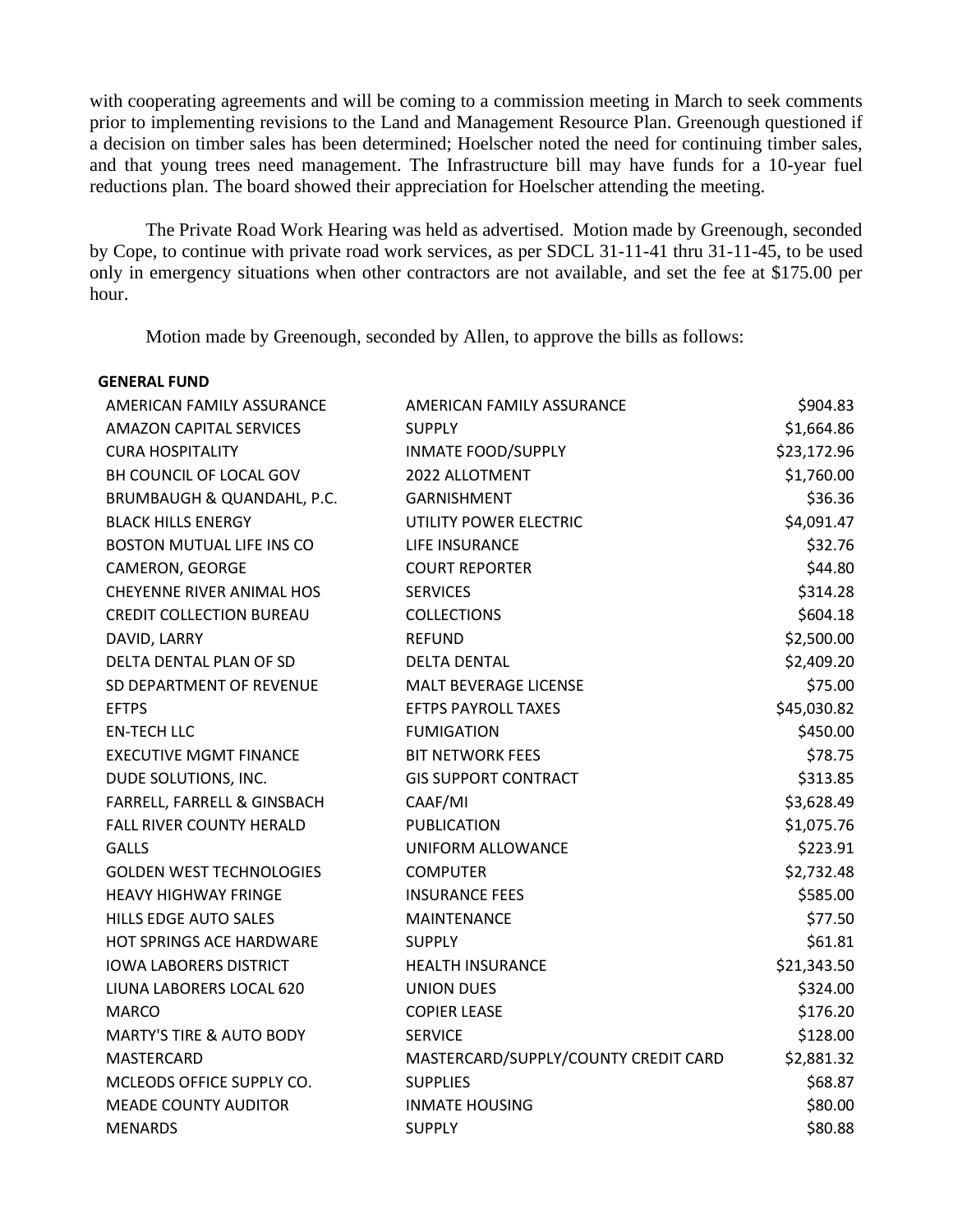| <b>MESSERLI &amp; KRAMER</b>     | <b>GARNISHMENT</b>           | \$591.66     |
|----------------------------------|------------------------------|--------------|
| NATIONWIDE RETIREMENT            | NATIONWIDE RETIREMENT        | \$500.00     |
| NEW TRAILS MINISTRY, INC.        | <b>MENTAL ILLNESS</b>        | \$401.00     |
| NEW YORK LIFE INSURANCE          | NEW YORK LIFE INSURANCE      | \$65.00      |
| NORTON, TINA                     | <b>CONTRACT NURSE INMATE</b> | \$1,400.00   |
| CHILD SUPPORT PAYMENT CNT        | <b>CHILD SUPPORT</b>         | \$655.00     |
| PENNINGTON COUNTY SHERIFF        | <b>SERVICE</b>               | \$51.02      |
| <b>QUILL CORPORATION</b>         | <b>OFFICE SUPPLIES</b>       | \$13.38      |
| <b>QUALIFIED PRESORT SERVICE</b> | <b>MAILING</b>               | \$3,391.50   |
| RELIANCE STANDARD LIFE           | <b>VISION PLAN</b>           | \$274.07     |
| <b>ADDICTION RECOVERY CENTER</b> | 2022 BUDGET ALLOTMENT        | \$14,000.00  |
| SD DEPT OF REV & REG.            | <b>TITLE FEE</b>             | \$21.20      |
| SD RETIREMENT SYSTEM             | <b>SDRS CONTRIBUTION</b>     | \$21,622.03  |
| SERVALL                          | RUG/UNIFORM SERVICE          | \$429.15     |
| SKINNER, MATTHEW L. PC           | CAAF/A&N                     | \$6,257.00   |
| <b>SONNY'S SUPER FOODS</b>       | <b>SUPPLY</b>                | \$130.00     |
| NORTON, MIKAYLA                  | <b>BLOOD DRAWS</b>           | \$150.00     |
| <b>ELECTRICAL ENGINEERING</b>    | <b>REPAIR</b>                | \$525.00     |
| UNITED WAY BLACK HILLS           | UNITED WAY DONATION          | \$122.00     |
| <b>VERIZON WIRELESS</b>          | <b>CELL PHONE PLAN</b>       | \$503.77     |
| <b>WENDELL'S GARAGE</b>          | <b>MAINTENANCE</b>           | \$72.40      |
| <b>WITNESS</b>                   | <b>EXPERT WITNESS</b>        | \$1,500.00   |
| <b>COMMISSIONERS</b>             | <b>JANUARY SALARIES</b>      | \$4,100.00   |
| <b>AUDITOR'S OFFICE</b>          | <b>JANUARY SALARIES</b>      | \$21,536.39  |
| <b>AUDITOR'S OFFICE</b>          | <b>OVERTIME</b>              | \$15.55      |
| <b>TREASURER'S OFFICE</b>        | <b>JANUARY SALARIES</b>      | \$17,116.86  |
| <b>TREASURER'S OFFICE</b>        | <b>OVERTIME</b>              | \$94.38      |
| <b>STATE'S ATTORNEY'S OFFICE</b> | <b>JANUARY SALARIES</b>      | \$16,133.10  |
| <b>STATE'S ATTORNEY'S OFFICE</b> | <b>OVERTIME</b>              | \$658.12     |
| MAINTENANCE                      | <b>JANUARY SALARIES</b>      | \$10,127.67  |
| <b>MAINTENANCE</b>               | <b>OVERTIME</b>              | \$6.28       |
| <b>ASSESSOR'S OFFICE</b>         | <b>JANUARY SALARIES</b>      | \$14,540.36  |
| <b>ASSESSOR'S OFFICE</b>         | <b>OVERTIME</b>              | \$6.28       |
| <b>REGISTER OF DEEDS OFFICE</b>  | <b>JANUARY SALARIES</b>      | \$11,929.36  |
| <b>VETERAN'S SERVICE OFFICE</b>  | <b>JANUARY SALARIES</b>      | \$4,143.36   |
| <b>GIS OFFICE</b>                | <b>JANUARY SALARIES</b>      | \$4,090.15   |
| <b>SHERIFF'S OFFICE</b>          | <b>JANUARY SALARIES</b>      | \$36,435.12  |
| <b>SHERIFF'S OFFICE</b>          | <b>OVERTIME</b>              | \$7,753.15   |
| <b>JAIL</b>                      | <b>JANUARY SALARIES</b>      | \$28,736.81  |
| <b>JAIL</b>                      | <b>OVERTIME</b>              | \$1,708.79   |
| <b>CORONER</b>                   | <b>JANUARY SALARIES</b>      | \$150.00     |
| <b>NURSE'S OFFICE</b>            | <b>JANUARY SALARIES</b>      | \$4,306.14   |
| <b>EXTENSION OFFICE</b>          | <b>JANUARY SALARIES</b>      | \$3,077.81   |
| <b>WEED AND PEST OFFICE</b>      | <b>JANUARY SALARIES</b>      | \$4,203.44   |
|                                  | TOTAL FOR GENERAL FUND       | \$360,496.14 |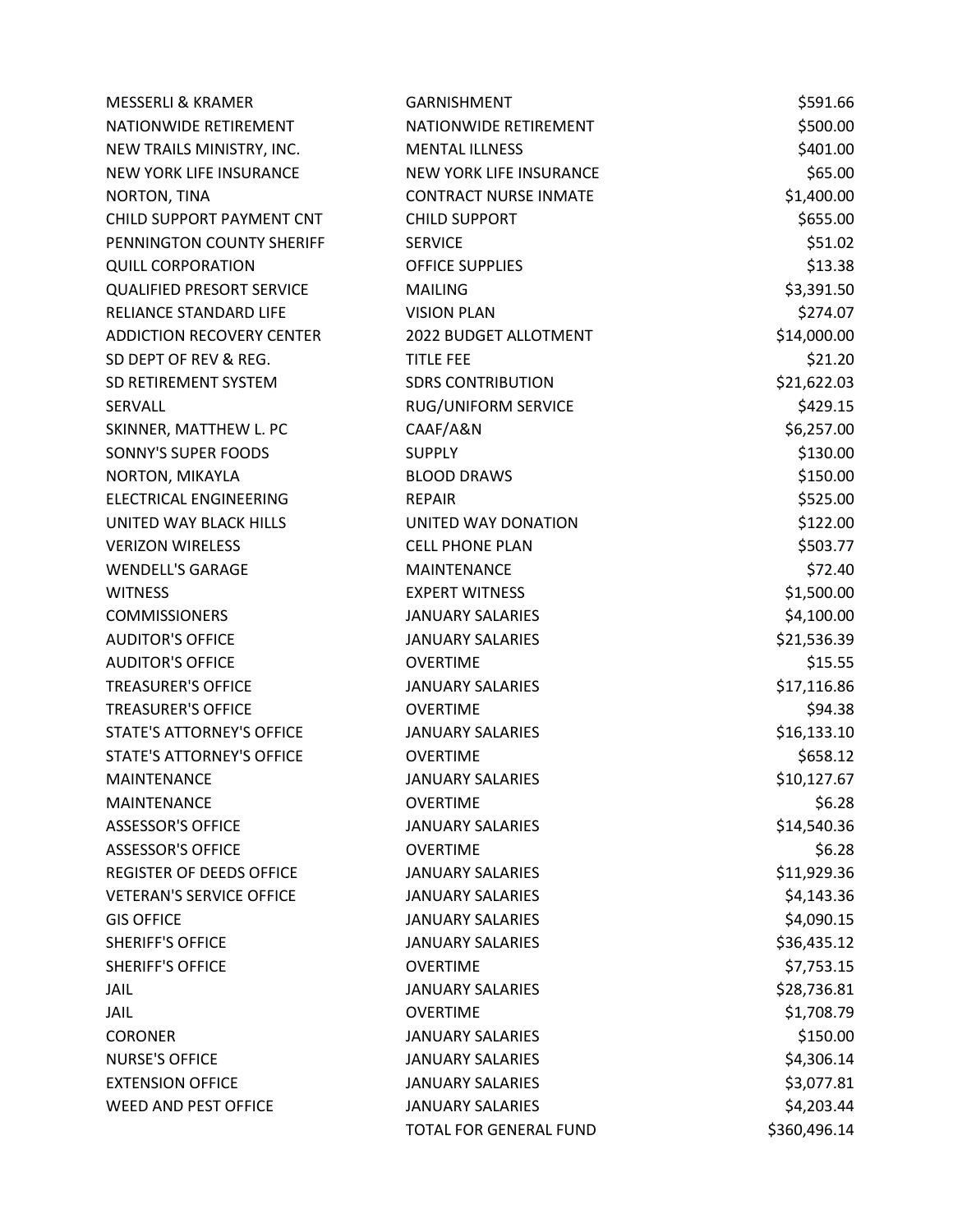## **COUNTY ROAD & BRIDGE**

| A & B WELDING SUPPLY CO.           | <b>WELDING SUPPLIES/LEASE</b> | \$120.66     |
|------------------------------------|-------------------------------|--------------|
| ADVANCED DRUG TESTING              | RANDOM EMPLOYMEE DRUG TEST    | \$52.00      |
| AMERICAN FAMILY ASSURANCE          | AMERICAN FAMILY ASSURANCE     | \$365.50     |
| BH ELECTRIC COOP INC.              | <b>UTILITY</b>                | \$71.99      |
| <b>BLACK HILLS ENERGY</b>          | UTILITY POWER ELECTRIC        | \$1,006.17   |
| BROSZ ENGINEERING, INC.            | <b>ENGINEERING</b>            | \$1,942.50   |
| DALE'S TIRE & RETREADING           | TIRE PARTS/SUPPLY             | \$970.41     |
| DELTA DENTAL PLAN OF SD            | <b>DELTA DENTAL</b>           | \$476.90     |
| <b>FLOYD'S TRUCK CENTER</b>        | REPAIRS/PARTS                 | \$7,957.41   |
| <b>EFTPS</b>                       | EFTPS PAYROLL TAXES           | \$10,817.51  |
| <b>EQUIPMENT BLADES INC</b>        | <b>SUPPLY</b>                 | \$916.00     |
| FALL RIVER AUTO SUPPLY             | <b>AUTO PARTS/REPAIR</b>      | \$158.20     |
| <b>FORWARD DISTRIBUTING</b>        | SUPPLIES/PARTS                | \$124.15     |
| FALL RIVER COUNTY HERALD           | <b>PUBLICATION</b>            | \$23.58      |
| <b>GRANGAARD CONSTRUCTION</b>      | <b>ROAD PROJECT</b>           | \$396,750.87 |
| <b>GRIMM'S PUMP SERVICE INC</b>    | <b>SERVICE</b>                | \$1,337.18   |
| <b>HEAVY HIGHWAY FRINGE</b>        | <b>INSURANCE FEES</b>         | \$165.00     |
| HOT SPRINGS ACE HARDWARE           | <b>SUPPLY</b>                 | \$205.24     |
| HOT SPRINGS AUTOMOTIVE             | <b>AUTO SUPPLY PARTS</b>      | \$724.01     |
| <b>IOWA LABORERS DISTRICT</b>      | <b>HEALTH INSURANCE</b>       | \$5,370.50   |
| LIUNA LABORERS LOCAL 620           | <b>UNION DUES</b>             | \$162.00     |
| MG OIL                             | INVENTORY/SUPPLY              | \$1,455.30   |
| MASTERCARD                         | <b>COUNTY CREDIT CARD</b>     | \$8.79       |
| NEBRASKA CHILD SUPPORT             | <b>CHILD SUPPORT</b>          | \$600.00     |
| NEWMAN SIGNS INC.                  | SIGNAGE                       | \$182.82     |
| RELIANCE STANDARD LIFE             | <b>VISION PLAN</b>            | \$12.66      |
| RDO EQUIPMENT CO                   | SERVICE/PARTS                 | \$3,171.90   |
| SAFETY-KLEEN SYSTEMS, INC          | <b>SUPPLIES</b>               | \$124.47     |
| SD DEPT OF AG                      | <b>PERMIT</b>                 | \$100.00     |
| <b>SDACHS</b>                      | <b>2022 SHORT COURSE</b>      | \$100.00     |
| <b>SDPAA</b>                       | <b>INSURANCE</b>              | \$1,487.70   |
| SD RETIREMENT SYSTEM               | <b>SDRS CONTRIBUTION</b>      | \$5,688.51   |
| SEILER, RANDY                      | <b>CELLPHONE REIMBURSEM</b>   | \$75.00      |
| UNITED WAY BLACK HILLS             | UNITED WAY DONATION           | \$20.00      |
| <b>HIGHWAY DEPARTMENT</b>          | <b>JANUARY SALARIES</b>       | \$4,700.75   |
| <b>HIGHWAY DEPARTMENT</b>          | <b>OVERTIME</b>               | \$584.94     |
|                                    | TOTAL COUNTY ROAD & BRIDGE    | \$448,030.62 |
| <b>911 SURCHARGE REIMBURSEMENT</b> |                               |              |
| AMERICAN FAMILY ASSURANCE          | AMERICAN FAMILY ASSURANCE     | \$129.09     |
| <b>CREDIT COLLECTION BUREAU</b>    | <b>COLLECTIONS</b>            | \$302.86     |
| DELTA DENTAL PLAN OF SD            | <b>DELTA DENTAL</b>           | \$375.20     |
| <b>EFTPS</b>                       | <b>EFTPS PAYROLL TAXES</b>    | \$7,460.87   |
| <b>HEAVY HIGHWAY FRINGE</b>        | <b>INSURANCE FEES</b>         | \$90.00      |
| <b>IOWA LABORERS DISTRICT</b>      | <b>HEALTH INSURANCE</b>       | \$2,706.00   |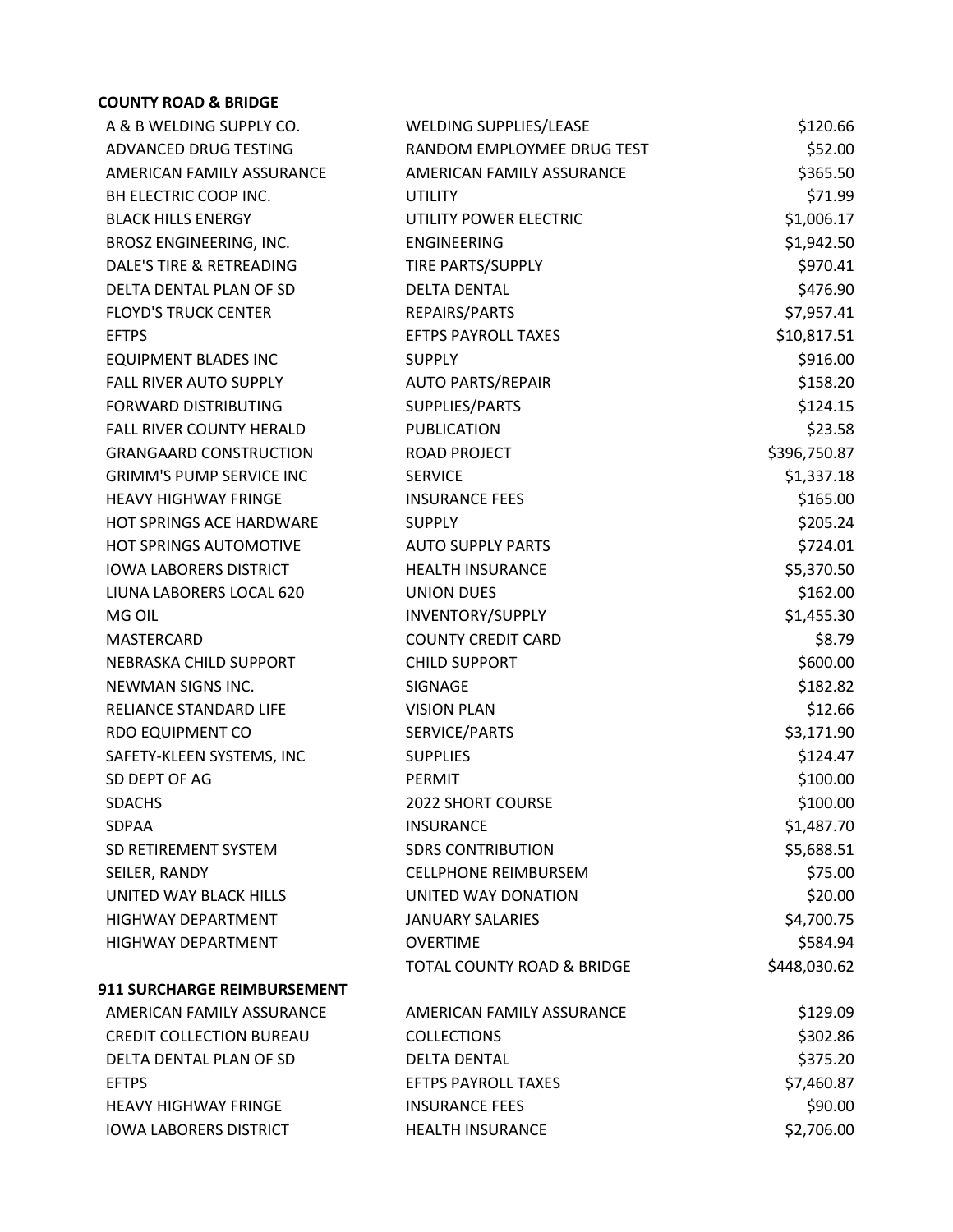| LIUNA LABORERS LOCAL 620        | <b>UNION DUES</b>                     | \$54.00      |
|---------------------------------|---------------------------------------|--------------|
| <b>MASTERCARD</b>               | <b>COUNTY CREDIT CARD</b>             | \$6.00       |
| RELIANCE STANDARD LIFE          | <b>VISION PLAN</b>                    | \$6.33       |
| SD RETIREMENT SYSTEM            | <b>SDRS CONTRIBUTION</b>              | \$3,757.30   |
| <b>VERIZON WIRELESS</b>         | <b>CELL PHONE PLAN</b>                | \$41.91      |
| <b>DISPATCH</b>                 | <b>JANUARY SALARIES</b>               | \$28,692.13  |
| <b>DISPATCH</b>                 | <b>OVERTIME</b>                       | \$2,618.78   |
|                                 | TOTAL FOR 911 SURCHARGE REIMBURSEMENT | \$46,240.47  |
| <b>EMERGENCY MANAGEMENT</b>     |                                       |              |
| <b>EFTPS</b>                    | <b>EFTPS PAYROLL TAXES</b>            | \$1,560.22   |
| <b>MARCO</b>                    | <b>COPIER LEASE</b>                   | \$38.90      |
| <b>MASTERCARD</b>               | MASTERCARD/SUPPLY/COUNTY CREDIT CARD  | \$55.99      |
| SD RETIREMENT SYSTEM            | <b>SDRS CONTRIBUTION</b>              | \$635.42     |
| <b>VERIZON WIRELESS</b>         | <b>CELL PHONE PLAN</b>                | \$83.82      |
| FR EMERGENCY MANAGEMENT OFFICE  | <b>JANUARY SALARIES</b>               | \$5,295.22   |
|                                 | TOTAL FOR EMERGENCY MANAGEMENT        | \$7,669.57   |
| <b>24/7 SOBRIETY FUND</b>       |                                       |              |
| <b>EFTPS</b>                    | <b>EFTPS PAYROLL TAXES</b>            | \$274.96     |
| 24/7 OFFICE                     | <b>JANUARY SALARIES</b>               | \$1,797.25   |
|                                 | TOTAL FOR 24/7 SOBRIETY FUND          | \$2,072.21   |
| <b>M &amp; P RELIEF</b>         |                                       |              |
| <b>INTERSTATE ENGINEERING</b>   | <b>SMALL STRUCTURE GRANT</b>          | \$28,400.00  |
|                                 | <b>TOTAL FOR M &amp; P RELIEF</b>     | \$28,400.00  |
| <b>COURTHOUSE BUILDING FUND</b> |                                       |              |
| HOT SPRINGS ACE HARDWARE        | <b>SUPPLY</b>                         | \$6.83       |
|                                 | TOTAL FOR COURTHOUSE BUILDING FUND    | \$6.83       |
|                                 | TOTAL PAID BETWEEN 1/21/22 AND 2/3/22 | \$892,915.80 |

Break was taken at 9:54 a.m. and the meeting reconvened at 10:01 a.m.

Public comment was heard from Commissioner Cope about attending the committee meeting in Pierre with JT Rittenbaugh regarding Ladner and Castleberry's HB 1039, the grassland bill; Commissioner Greenough will work with the South Dakota Farm Bureau to better understand Ladner's bill by getting correct information to them; Charity Maness requested the Board to proclaim March 29, 2022 as Welcome Home Vietnam Veteran's Day.

Randy Seiler, Highway Superintendent, met with the Board. Motion made by Greenough, seconded by Russell, to approve the Golden West Application for Permit to Occupy County Highway Right-of-Way, GW Project Number T22033, from an existing vault near 11635 Rocky Ford Rd to a new vault to be placed across the road.

Seiler questioned if the Board would purchase additional gravel at the Shep's Canyon pit. Motion made by Russell, seconded by Allen, to approve purchasing gravel off the Fall River County October 7, 2021 bid, 20,000 Ton at \$8.00 per ton, for a total of \$160,000.00. With Greenough voting no, all others voting yes, by roll call vote, motion carried.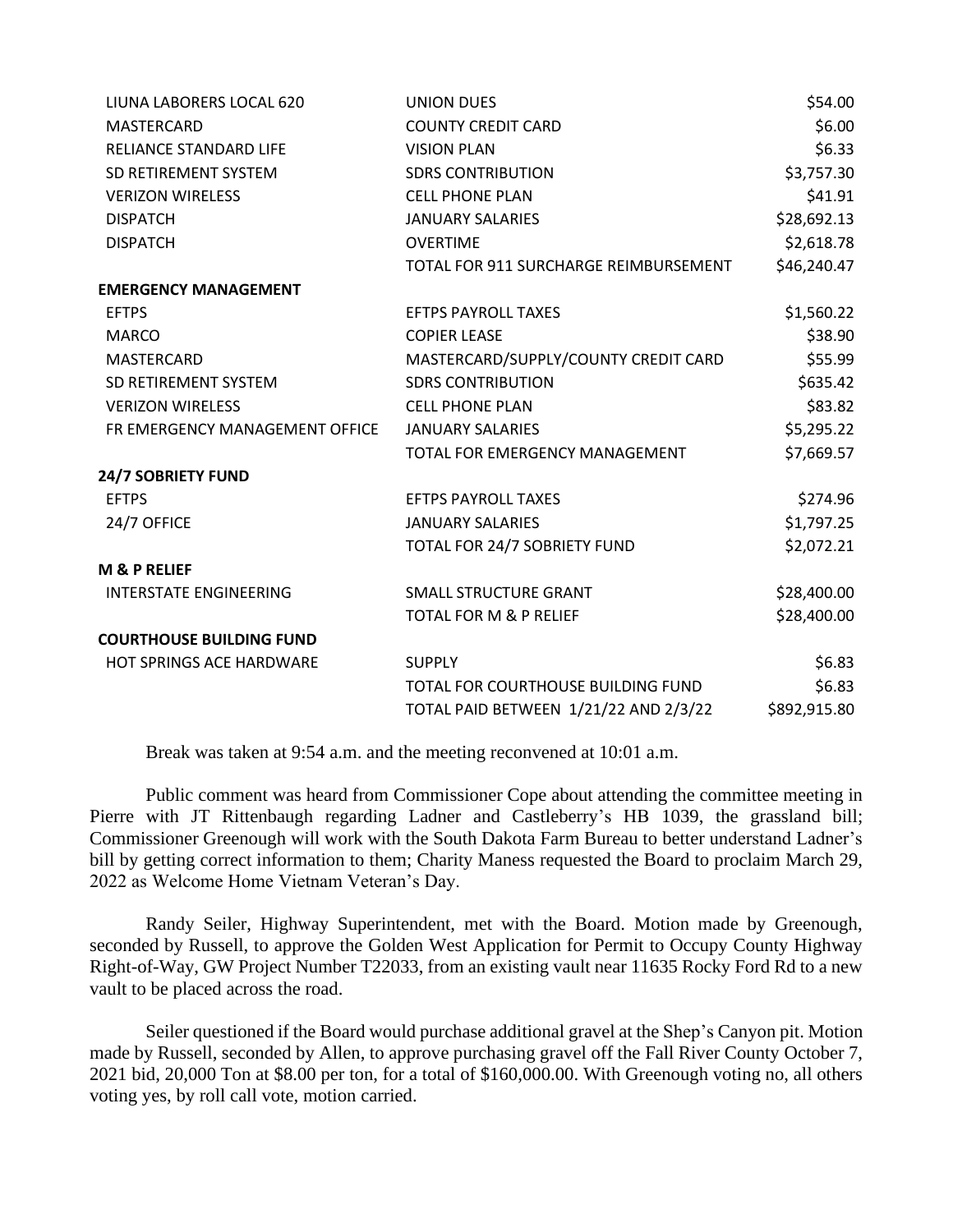Motion made by Russell, seconded by Allen, to approve the following resolution:

# **FALL RIVER COUNTY RESOLUTION #2022-07**

**WHEREAS,** the Fall River County Board of Commissioners did adopt the following 2022 ANNUAL LOAD RESTRICTIONS:

Fall River County will impose load limits as follows in coordination with the State Highway's Annual Load Restrictions:

All oil roads will be posted at 7 ton and 40 mph, with the exception of County Road 6N aka as Look Out Road to be posted at 10 ton. These are seasonal Spring Load Limits and the restrictions will take effect when the signs are in place.

**NOW THEREFORE BE IT RESOLVED**, this resolution was approved and passed on this 3<sup>rd</sup> day of February, 2022.

> /s/Joe Falkenburg, Chairman Fall River County Board of Commissioners

# ATTEST: /s/Sue Ganje, Fall River County Auditor

Motion made by Russell, seconded by Allen, to approve the purchase of approximately 200 Ton Asphalt Millings at \$15.00 per ton, in the total amount of \$3,000.00 for the Smithwick Road, from the stop sign to the bridge. With Greenough voting no, all others voting yes, by roll call vote, motion carried.

Seiler will not be attending the Asphalt Conference, in Pierre on February 16 and 17, 2022.

Motion made by Allen, seconded by Greenough, to approve travel for Seiler to attend the Short Course, in Deadwood, March 22 – 24, 2022.

Seiler notified the Board that Kenneth Martin, Administrative Assistant, will be retiring effective February 20, 2022. The Board will recognize Martin for his services at the next board meeting via resolution.

Seiler provided an opinion of probable cost estimates from Brosz Engineering on chip seal costs on the following roads: West Oral Road, Angostura Road, North Angostura Road, Feedlot Road, and Shep's Canyon Road. Seiler will do further research to see if the State will help with additional cost sharing.

Discussion was held on Old HWY 79, possibly leaving load limits on Maitland Road all year long. No maintenance is scheduled for Old HWY 79 at this time. Seiler also discussed checking into pickup prices; bids may be honored in March if order is placed ahead of time, no vehicles are available at this time. Ken Barker, Edgemont, was at the meeting for the private road work hearing. Falkenburg confirmed that the county was not attempting to compete with private business. It would be emergencies only.

Dustin Ross, Andersen Engineers, met with the board. Motion made by Allen, seconded by Russell, to approve the following resolution, contingent on the Treasurer's signature: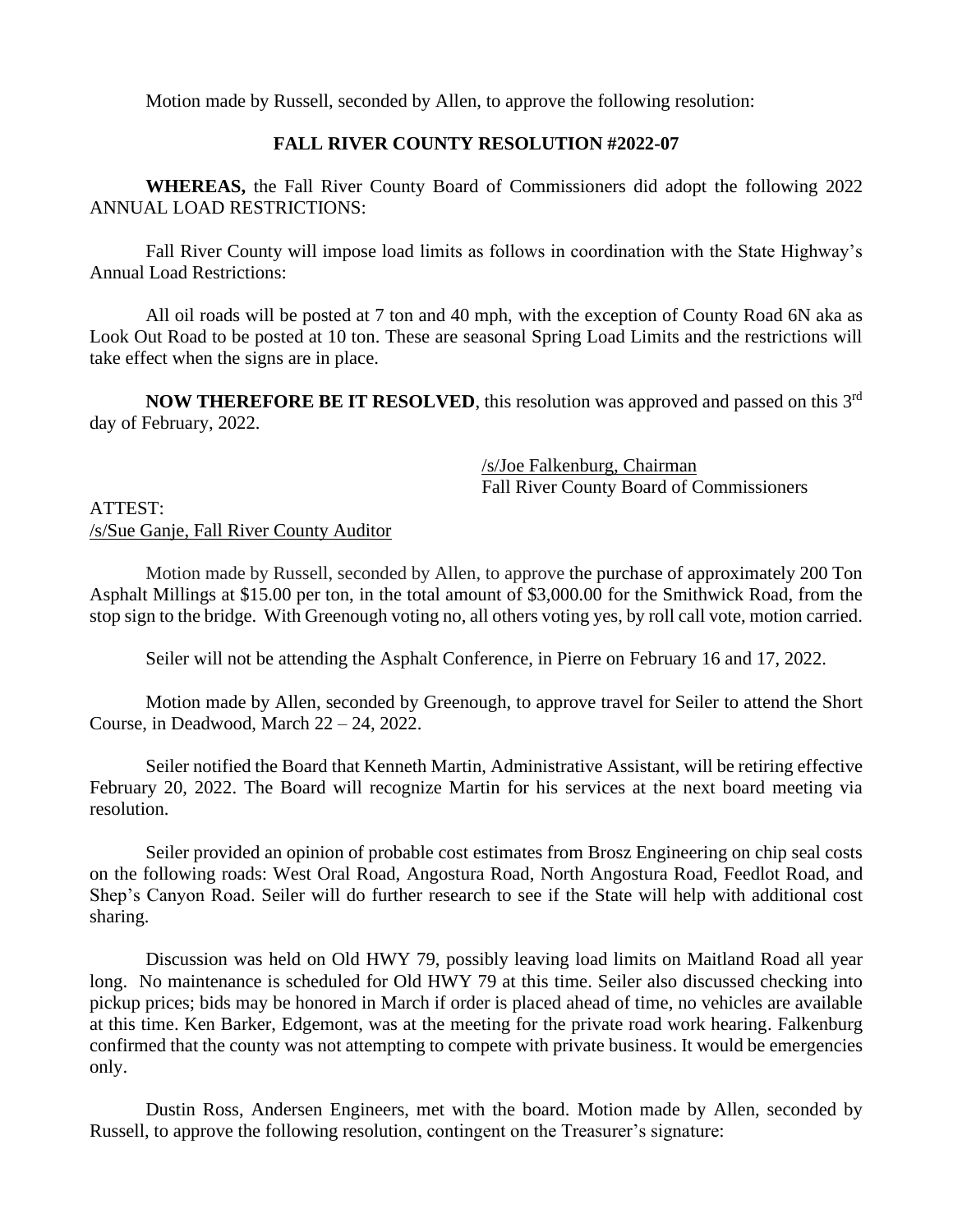#### **FALL RIVER COUNTY RESOLUTION #2022-08**

## **A Plat of Inman Tract and Farm Unit 34 revised, located in Section 35, T7S, R7E, BHM, Fall River County, South Dakota**

#### **Formerly Farm Unit 34**

WHEREAS, there has been presented to the County Commissioners of Fall River County, South Dakota, the within plat of the above described lands, and it appearing to this Board that the system of streets conforms to the system of streets of existing plats and section lines of the county; adequate provision is made for access to adjacent unplatted lands by public dedication or section line when physically accessible; all provisions of the county subdivision regulations have been complied with; all taxes and special assessments upon the property have been fully paid; and the plat and survey have been lawfully executed; now and therefore,

BE IT RESOLVED that said plat is hereby approved in all respects.

Dated this 3<sup>rd</sup> day of February, 2022.

/s/Joe Falkenburg, Chairman ATTEST: Fall River County Board of Commissioners

/s/Sue Ganje Fall River County Auditor

Teresa Pullen, Treasurer and Sue Ganje, Auditor met with the Board to discuss the continuation of paid admin leave for a COVID-19 diagnosis or exposure. Motion made by Greenough, seconded by Russell, to approve allowing five days of County paid administrative leave for employees who have tested positive for COVID-19, with proof from a Health Care Provider, effective February 21, 2022.

Lily Heidebrink, Director of Equalization, met with the board for continued discussion on 2022 tax valuations. The sales audit has been completed with a ratio of 64.6%, a slight decrease from an earlier prediction. There is a total of 575 bunkers in Igloo, with 99 leased, and 201 valued. If all bunkers are leased, the population could be bigger than Edgemont. Regarding Ag status, a small number of property owners have been removed due to lack of application or not qualifying. On Ag Soil Adjustment forms, 75% of applications have been completed, with a March 1<sup>st</sup> deadline. The office is finalizing values and completing permits.

Commissioner Greenough discussed a possible meeting between the County Commissioners, SD Farm Bureau Federation and the Director of Equalization Office.

Stacey Martin, GIS, met with the board to present data on housing, including new homes built in different areas of the county, and of the owner and non-owner occupied classifications of the new homes, along with the number of new addresses assigned. Martin also gave a five-year report (pay '18 thru pay '22) on taxable value by classifications, property taxes by classification, and on taxable value in the county, and taxes in the county for those 5 years. A mill levy report by taxing district, class and year was also presented. Martin pointed out that Ag tax is only applied on ag buildings; the house is valued at commercial/residential value. This collection of information will be on the county website for further review.